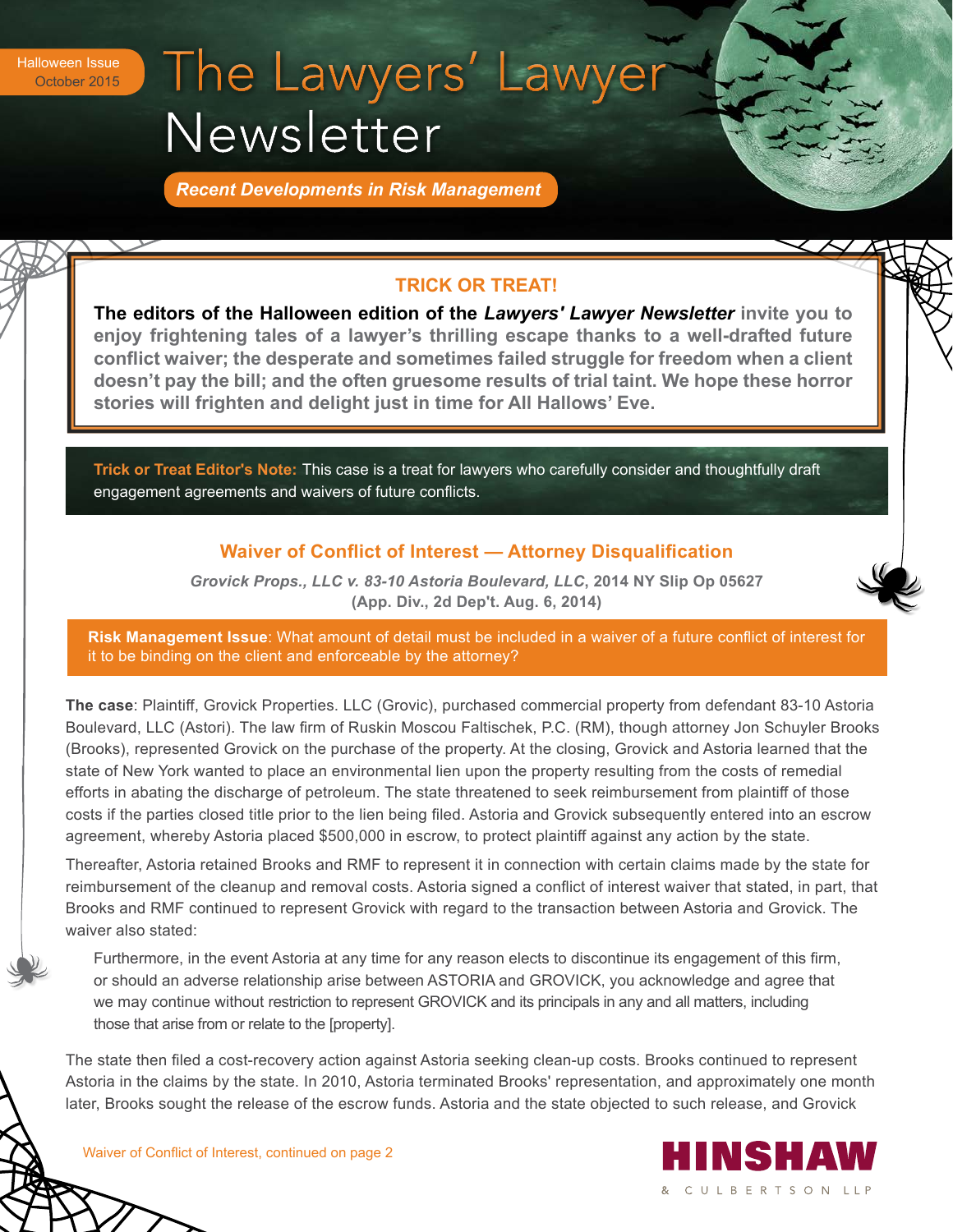#### **Hinshaw & Culbertson LLP**

222 North LaSalle Street Suite 300, Chicago, IL 60601 312-704-3000 www.hinshawlaw.com

**Editors:** Anthony E. Davis and Noah D. Fiedler

**Contributors:** Katherine G. Schnake and Matthew Watson

Former Hinshaw attorney William M. Lopez also contributed to this publication

commenced the instant action to recover its costs for removing the petroleum contamination. Despite signing the conflict of interest waiver, Astoria moved to disqualify Brooks and his subsequent law firm.

The New York Appellate Division, Second Department, reversed the lower court's ruling, which had granted the motion to disqualify. The appellate court ruled that Astoria had specifically waived any conflict of interest that could have arisen from Brooks' representation of Grovick. The court further ruled, "[t]he waiver fully informed the Astoria defendants of the potential conflict of interest and, by executing the waiver, the Astoria defendants consented to have Brooks represent them notwithstanding that conflict."

**Risk Management Solution**: Because the conflict of interest waiver at issue in this case was clear and concise and it identified for Astoria, with specificity, the possible future conflict of interest, it was ultimately upheld. When drafting such waivers, it is imperative to thoughtfully articulate the language in the waiver and identify in as much detail as possible any possible future conflicts of interest that will be waived.

**Trick or Treat Editor's Note: A lawyer's worst two-part nightmare — the client who doesn't pay and the court which doesn't permit withdrawal. That's an expensive trick.**

### **Withdrawal of Attorneys — Engagement Letters**

*Robbins v. Legacy Health Sys., Inc.,* **177 Wash. App. 299 (2d Div. 2013)**

**Risk Management Issue:** May a lawyer withdraw from a matter when the client is unwilling to pay the costs associated with the engagement?

**The Case:** In late 2008, plaintiffs hired attorney Mary Schultz (Schultz) to represent them in the prosecution of a medical malpractice case. As part of the engagement, plaintiffs agreed that they would be responsible for the costs associated with the litigation, and authorized Schultz to advance the costs with the express requirement, in the representation agreement, that these costs be reimbursed.

At the start of the litigation, plaintiffs paid \$52,000 in costs, and by January 2012, Schultz had advanced them an additional \$34,000. However, Schultz advised plaintiffs that the case would not move forward unless they complied with the fee agreement and reimbursed her for those costs. After repeated attempts to collect payment, Schultz filed a notice of withdrawal on April 4, 2012.

Shortly after the notice of withdrawal was filed, two of the medical defendants moved for summary judgment, and plaintiffs filed their objection to Schultz's withdrawal based on that ground. At the hearing on the withdrawal motion, Schultz asked the court for permission to withdraw, but the court denied her request. Instead, the court ordered that Schultz stay in the case at least through summary judgment, even though the medical defendants agreed to strike their motions until the representation issue was resolved. The court added that it would release Schultz after she helped plaintiffs find a new attorney, but refused to address Schultz's concerns about who would pay for the costs of the continued representation. Schultz appealed.

Added Marsh

**2**

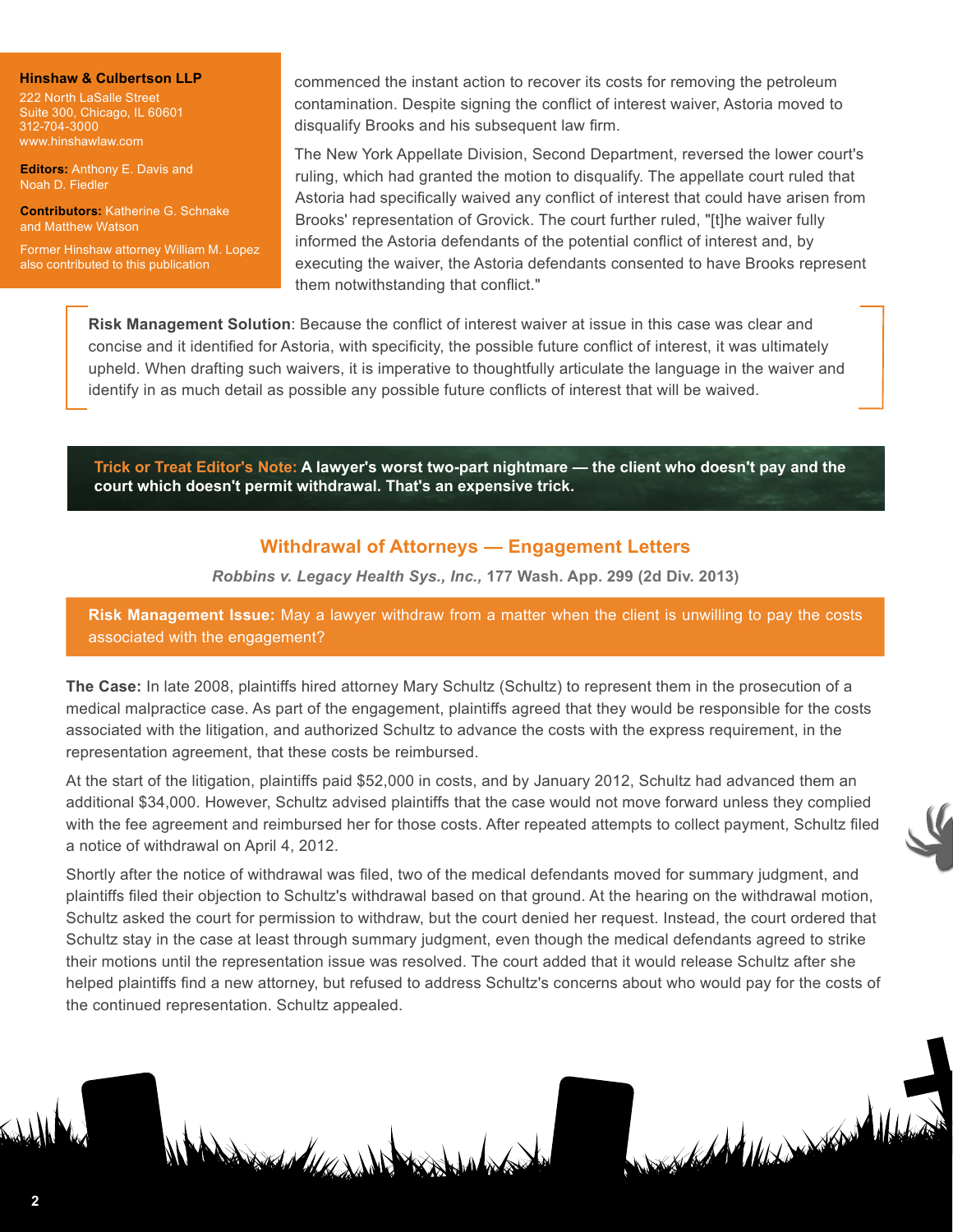A few months later, plaintiffs retained a new attorney, withdrew their objection to Schultz's motion to withdraw, and subsequently moved to vacate the June 2012 order and to discharge Schultz. Schultz opposed plaintiffs' motion, arguing that the trial court should grant her motion to withdraw as of June 2012 (when she initial made the motion), instead of the March 2013 hearing date on plaintiffs' motion.

The Washington Court of Appeals held that the trial court abused its discretion by refusing Schultz's motion to withdraw. Specifically, the court explained that requiring Schultz to continue representing plaintiffs resulted in an unreasonable financial burden on her, and plaintiffs rendered Schultz's representation unreasonably difficult given their dispute over fees and costs. In addition, the court made it clear that this was not a case where counsel attempted to withdraw at the eleventh hour, but rather gave her clients ample notice and time to find a new attorney as the issue of the costs and the need to find a new lawyer had been ongoing for years prior to the original motion to withdraw. Ultimately, the court decided that Schultz's withdrawal would not have materially affected plaintiffs, especially given that defendants' motions for summary judgment had been withdrawn by their counsel.

Accordingly, the appellate court directed the trial court to enter an order granting Schultz's motion to withdraw as of the original hearing date, as well as an award of costs.

**Risk Management Solution**: *Robbins* reaffirms an attorney's right to withdraw from a matter when the client fails to reimburse him or her for costs, if that withdrawal will not prejudice the client's case, based upon substantial hardship of the lawyer if forced to continue representation, as provided in most states' versions of the Model Rules of Professional Conduct 1.16.

This case also underscores the need for clearly worded engagement letters that delineate the roles and responsibilities of both the attorney and the client — especially when it comes to payment of fees, costs and other expenses. Engagement letters should also set forth the circumstances permitting the lawyer to withdraw from the representation, consistent with the application of the rules of professional conduct. Confirming the client's ability to pay for these expenses before taking on the engagement is also advisable — especially when the costs are expected to be substantial and to increase as the representation continues.

**Trick or Treat Editor's Note:** Just when you thought you were out, you get pulled back in. The trick with ethical screens often arises when they are erected. He who hesitates is lost.

### **Conflict of Interest — Disqualification — The Importance of Timely Ethical Screening**  *Before* **Undertaking the Representation**

*Signature MD, Inc. v. MDVIP, Inc.***, Case No. CV 14-5453 (C.D. Cal. Jan. 20, 2015)**

**Risk Management Issue**: A new matter comes in requiring immediate attention, but a conflict check reveals a prior representation of the adverse party. To the extent that screening may avoid or reduce the risk of disqualification, how quickly must a law firm implement the ethical screen?

**The Case**: Plaintiff health concierge service sued its competitor for antitrust violations, contending that defendant utilized anti-competitive tactics and agreements to preclude competition. Defendant moved to disqualify plaintiff's counsel, an AmLaw 200 firm, on the basis that it previously represented defendant from 2008 to 2012. Judge Dolly M. Gee

South Mary Williams

Conflict of Interest, continued on back page

Designation